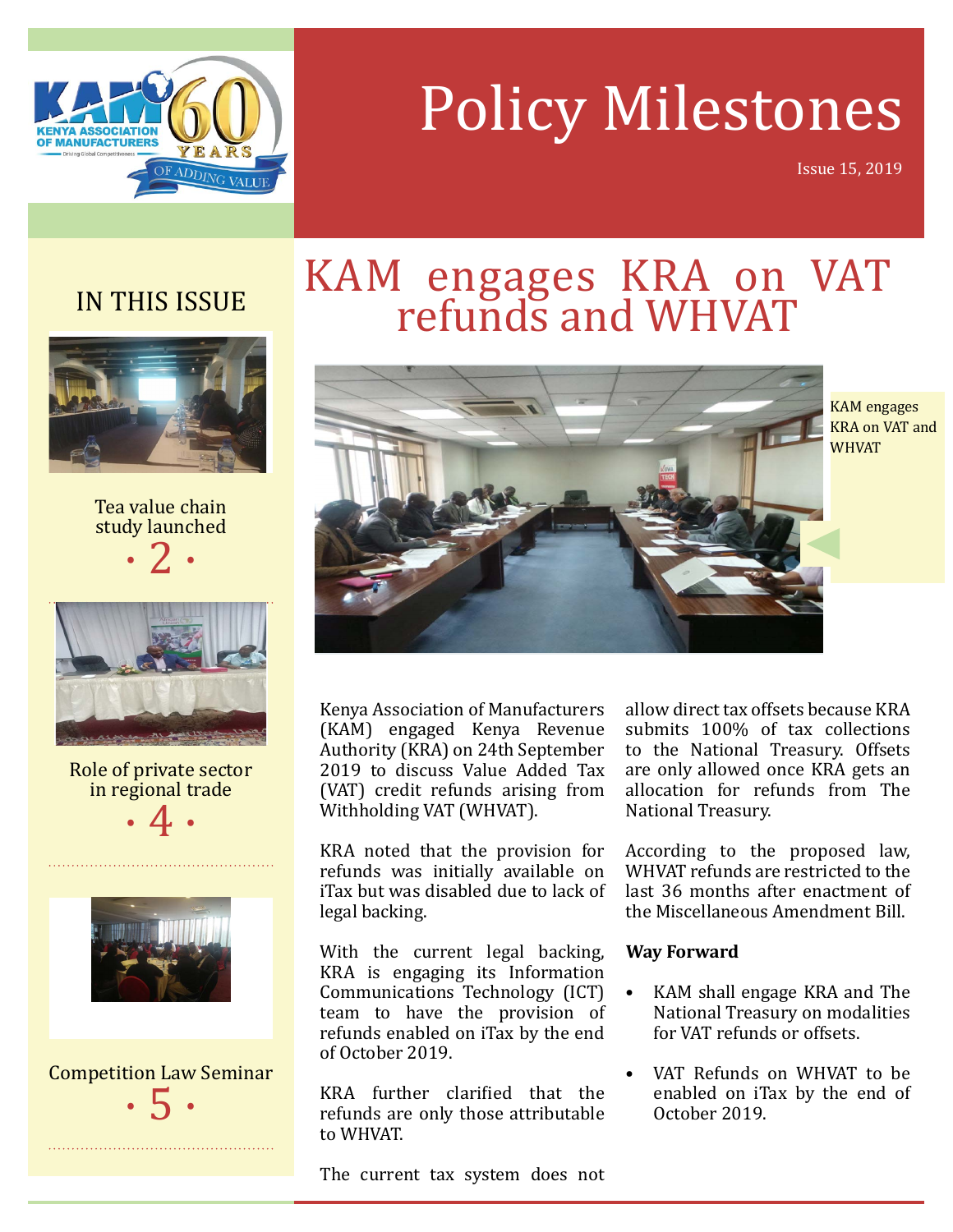#### **Tea Value Chain Study Report Launched**

In 2016, the Tea Industry<br>Task Force Report Report<br>among recommended, others, the need to expand and develop the tea markets through a review of the tea value<br>chain to maximize chain to maximize value for stakeholders.

The East Africa Tea Trade<br>Association (EATTA). Association (EATTA), on behalf of the tea industry, commissioned a value chain study to identify the challenges affecting various players across the value chain.

This brief sets out the policy issues identified and the recommendations<br>to address them. address

The tea subsector is governed by the Crop Act 2013, the Agriculture and Food Authority (AFA) Act 2013 and the Kenya<br>Agriculture Livestock Agriculture<br>Research **Organization** (KALRO) Act, 2013. The Crops Act, 2013 regulates the registration of tea<br>growers associations. associations. dealers, manufacturing<br>licence. licensing. licensing. inspection, levies and arbitration and resolution of disputes. The KALRO<br>Act 2013 established Act 2013 the Kenya Agriculture and Livestock Research<br>Organisation – which Organisation<br>promotes. streamlines. coordinates and regulates research in tea through the Tea Research Institute.



#### **Production**

In tea production smallholder farmers and tea plantations face several challenges that prevent them from maximizing revenue from their harvests.

These challenges include:-

#### *a) Low productivity growth*

- High and rising labor costs
- Sub-division of land which reduces tea bush count thus lowering the farmers' revenue earning capacity.
- Unpredictable climate change which affects the production of green leaf .
- Lack of clarity on the new land tenure policy which is causing anxiety within the plantation sector and stifling investment.

#### *b) Challenges in Processing*

- High operational costs due to high cost of energy, labour and fleet maintenance which affect the profitability of farm operations.
- Tea hawking which negatively affects operation efficiency due to unpredictability of green leaf deliveries.
- High cost of complying with product quality and<br>sustainability standards sustainability demanded by tea buyers that confer no advantages beyond guaranteed market access.
- Price fluctuation of tea sold through the auction and direct sales.<br>Low
- **levels** of product<br> **ication** as most diversification as most<br>smallholder tea factories smallholder tea and plantation factories only process black CTC tea.

## *c) Challenges in Value addition*

- of an enabling<br>nent to stimulate environment to private sector investment in building value addition capacity.<br>Stiff
- Stiff competition from established market players.
- Predominant focus on black CTC tea whose global demand is gradually tapering off as preference for specialty teas for example, green tea grows.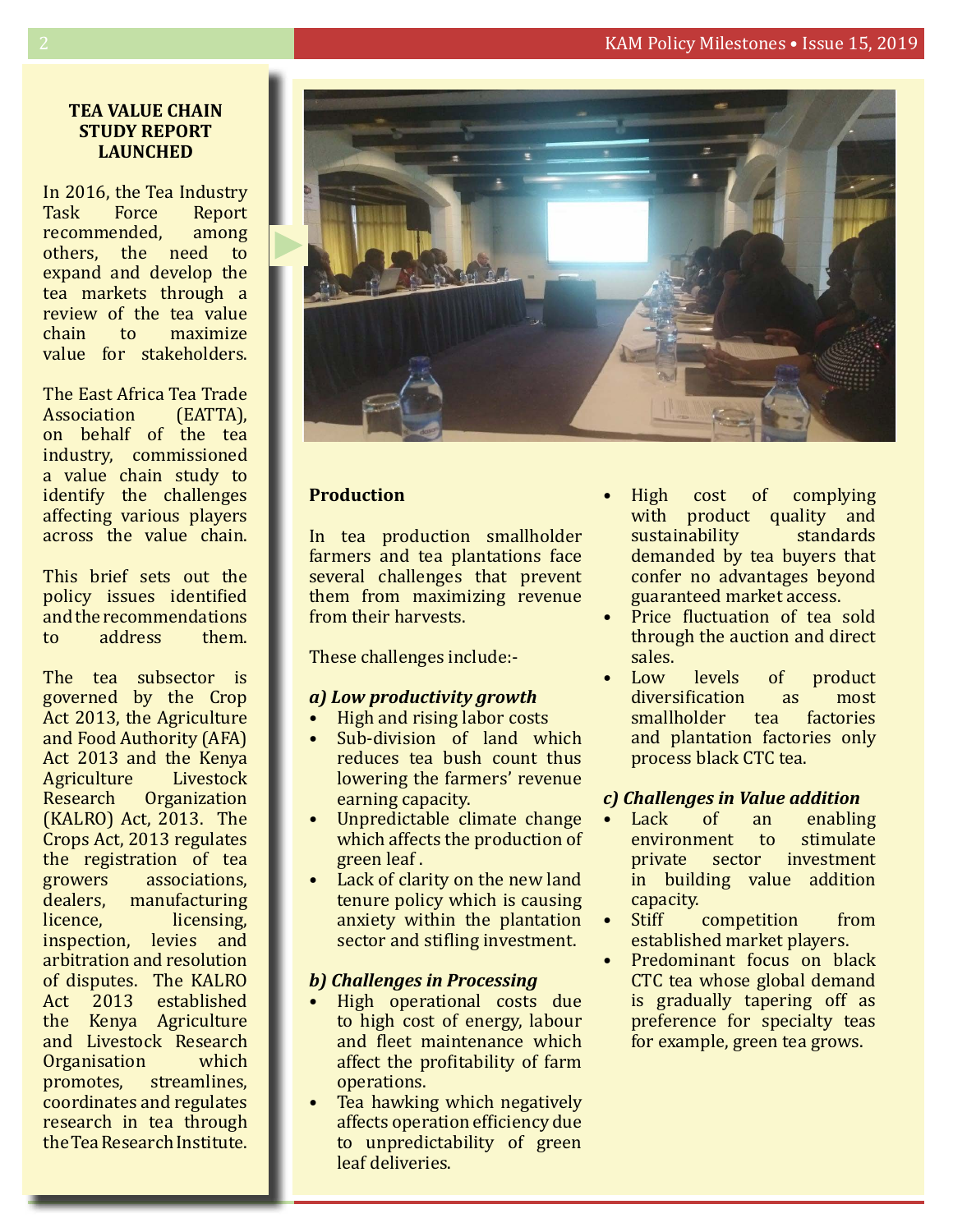#### *Recommendations*

- Increase government<br>investments in investments in<br>research and research and<br>extension services extension services<br>Clarify the land
- Clarify the land<br>tenure policy to tenure policy to<br>ease anxiety and ease anxiety stimulate investment.<br>Enact legislation
- Enact legislation<br>to allow power power<br>to be generation conducted at different locations to increase<br>processors' power processors' generation options.
- Facilitate an enabling<br>environment to environment allow for increased processing capacity.<br>Explore the
- $\bullet$  Explore development of a harmonized standard<br>to help lower help lower<br>ance costs. compliance
- The tea directorate to ensure that green leaf agreements are honoured by various processors to control green leaf diversion.
- Formulate favourable policies to<br>zize private incentivize<br>sector i sector investment<br>towards building towards building addition capacity in terms of<br>infrastructure and infrastructure technical capabilities.
- Broaden the focus of tea research to go beyond production to include value addition.
- Negotiation of<br>bilateral trade **bilateral** agreements to help Kenyan value added and specialty teas<br>secure access to secure high value markets.

Listing Tool for Processed Foods for Use in Urban Areas

Based on gaps in the urban processed food listing tool, Global Alliance for Improved Nutrition (GAIN), Switzerland partnered with Intake (FHI 360) and Centre for Public Health Research of Kenya Medical Research Institute undertook a study to develop and test a feasible Food Food Listing Tool for Processed Foods for Use in Urban Areas.

The study's main aim was to develop a set of procedures and data capture formats to use in a food, recipe and ingredient listing exercises for urban areas in low and middle income countries with a focus on:

- Processed packaged foods and beverages that may be purchased in formal or informal markets or both.
- As a subset of "a" fortified processed packaged foods and beverages, for which additional details on the nature and level of fortification is needed.
- Processed foods and meals •<br>prepared and purchased purchased outside the home, whether prepared by commercial food chains, local restaurants, street vendors or other types of food vendors.The urban food listing exercise was a sequential study adopting a range of primarily qualitative methods including desk review, expert consultation workshop, focus<br>discussion groups, market discussion survey and food registry review. Way Forward

#### **Way Forward**

**• Desk Review:** National food consumption survey data was useful in developing an initial food list and categories that informed the next activities.

- **• Expert Consultation:** Potential sources of supporting information should be acquired prior to the EC. Further investigation into the kinds of product particularly in establishing the categories for packaged foods.
- **• Focus Group Discussions:** Due to the difficulty in recruiting participants from the high SES Estates, it was recommended to consider alternative formats in the FGD to collect information. One of the limitations was time and availability and also have important implications for time and budget.
- **Market survey:** More time is required for the market survey work because the information collected from retail outlets was not used.
- **Food Registry:** The study has an elaborate and elaborate comprehensive categorization<br>focusing on nutritional nutritional characteristics as compared to KEBS database which is more generalized.
- **Feasibility:** With limited budgets, some of the steps can be combined and prioritize food categories depending on the frequency .

#### **Conclusion**

The full value of these methods can only be assessed following validation against data collected in large scale surveys inclusive of urban population.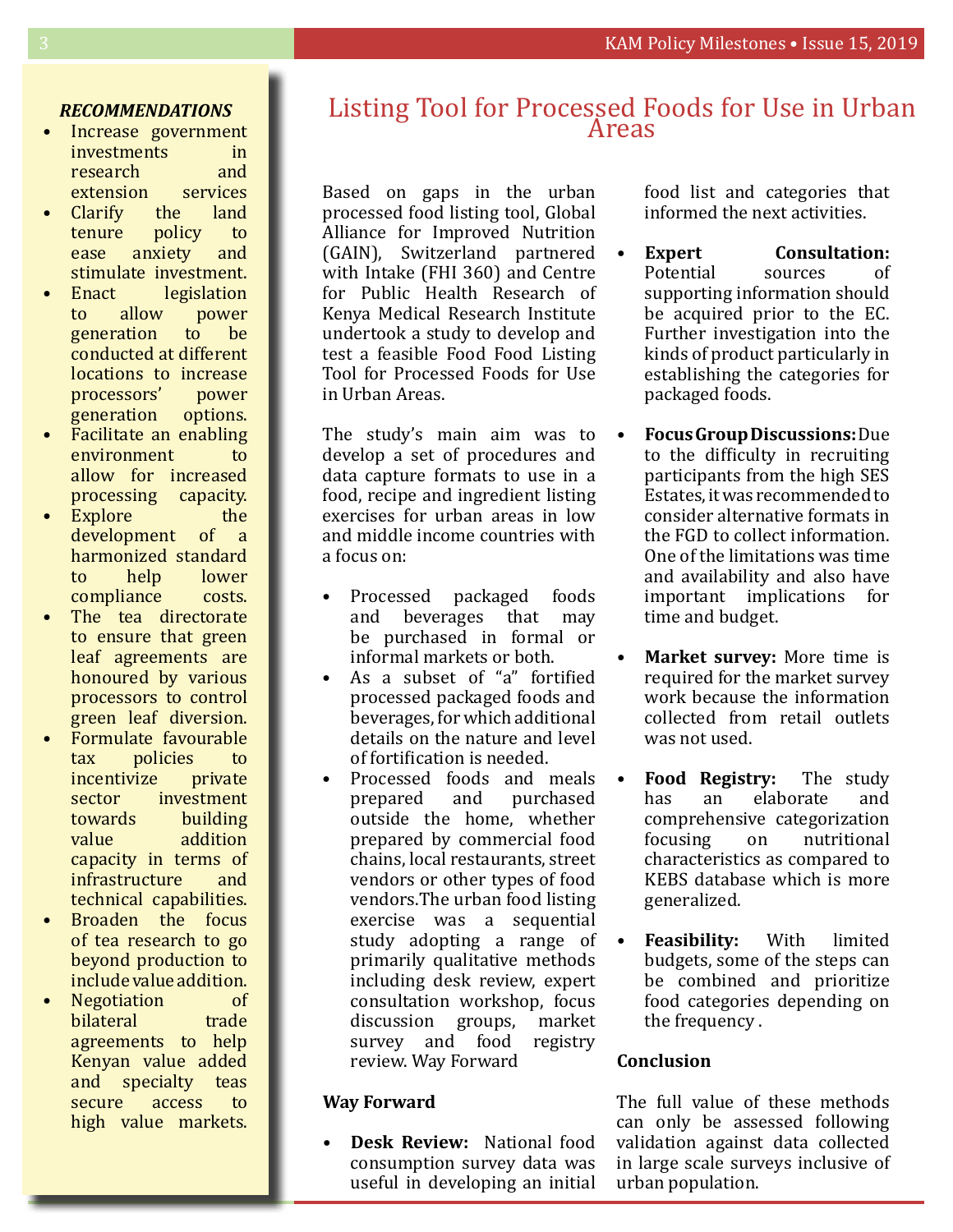#### **Stakeholders workshop on KENYA TRADE R E MEDIES A GEN C Y**

KAM participated in the Third Stakeholders Sensitisation Workshop on the operationalisation<br>of The Kenva Trade The Kenya Trade Remedies Agency, held on 26th September 2019.

 $KAM$  urged the government to address the cost of doing business,<br>noting that Kenva noting that Kenya currently has a 13% cost disadvantage compared to her neighbours.

The State Department<br>of Trade Principal Principal Secretary Dr Chris Kiptoo underscored the need to uhold Fair Trade practices to cushion manufacturers from material injury.

Kenya Trade Remedies Agency's mandated is to assist Kenya in investigating responding to dumping, subsidization and surge of imports into the country. The training seeks to equip industries to utilize the Agency's framework set up within the Kenya<br>Trade Remedies Act Remedies (2017).

KAM will hold a training on the Kenya Trade<br>Remedies Act and Remedies establishment of The Kenya Trade Remedies Agency on 2th - 25th October 2019 at The Intercontinental Hotel.





KAM Head of Policy, Research and Advocacy Job Wanjohi makin<mark>g</mark><br>submissions on the submissions Africa Continental Free<br>Trade Area (AfCFTA)  $(AfCFTA)$ and the crucial role of the private sector in the African Union (AU) and<br>the Intergovernmental **Intergovernmental** Authority on Development (IGAD) in Morocco on 27th September 2019.



KAM and **National Environment** Management Authority (NEMA) pay a visit to Kapi Industries to assess their enhanced industrial effluent management system.